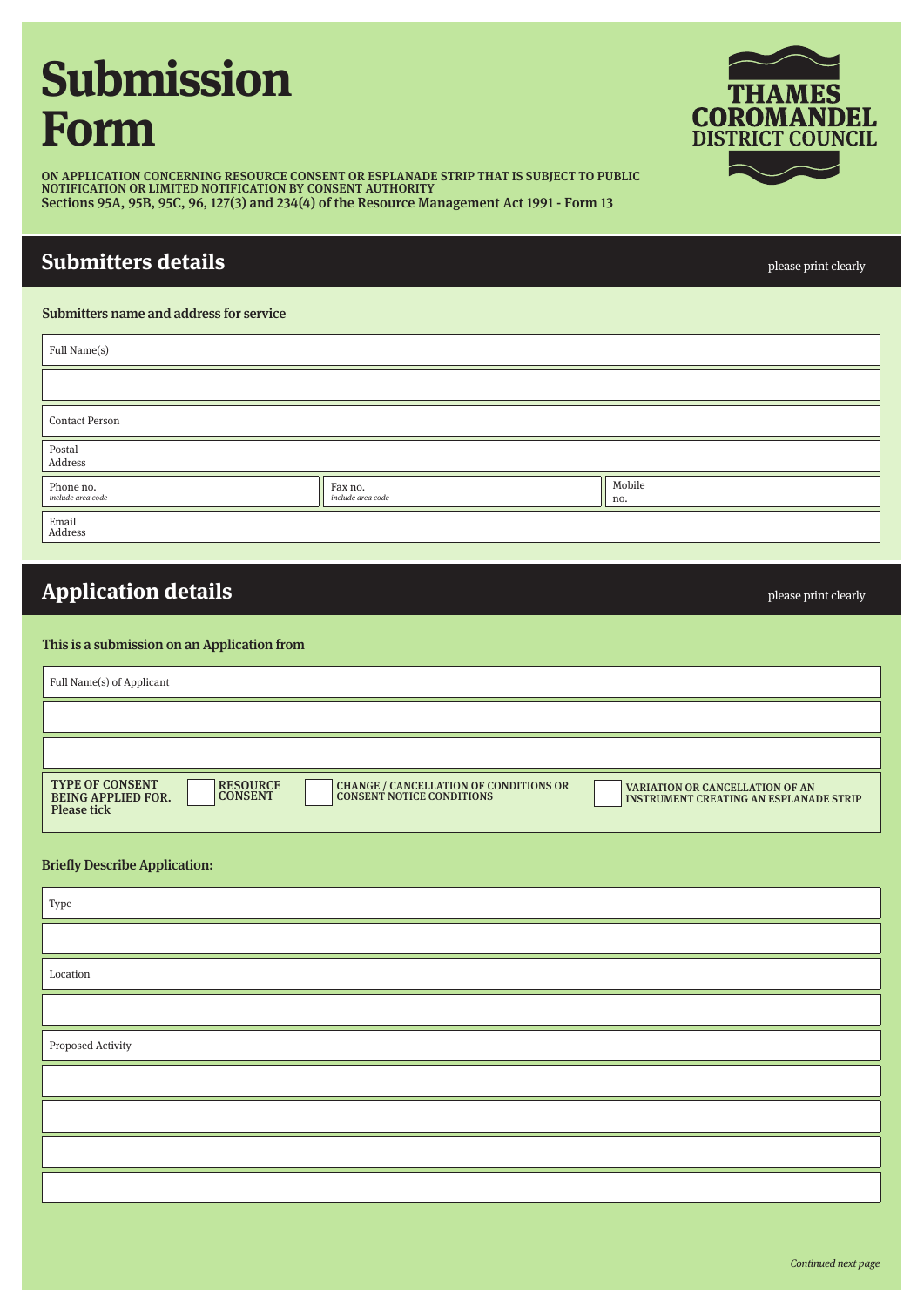# **Submission details**

please print clearly

#### My submission is

Please include:

| • Whether you support or oppose the application or specific parts of it:     |
|------------------------------------------------------------------------------|
|                                                                              |
|                                                                              |
|                                                                              |
|                                                                              |
| • Whether you are neutral regarding the application or specific parts of it; |
|                                                                              |
|                                                                              |
|                                                                              |
|                                                                              |
|                                                                              |
| $\bullet$ The reasons for your views                                         |
|                                                                              |
|                                                                              |
|                                                                              |
|                                                                              |
|                                                                              |
|                                                                              |
|                                                                              |
|                                                                              |
| $\cap$                                                                       |

You may attach additional pages if required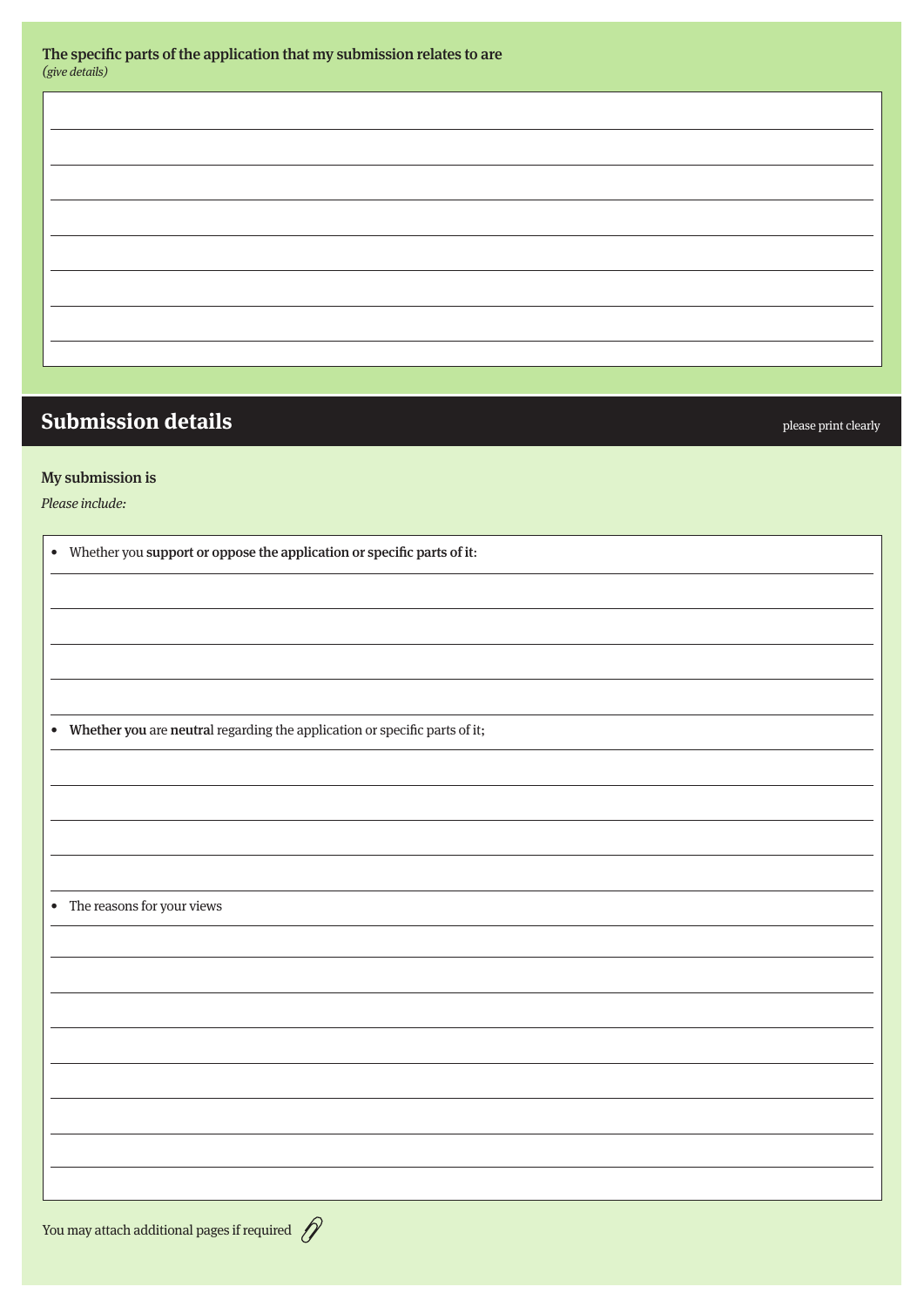#### I seek the following decision from the Consent Authority:

Give precise details including the parts of the application you wish to have amended and the general nature of any conditions sought.

| You may attach additional pages if required $\mathscr{D}$                                                                                                                                                                                                                                                                  |  |  |
|----------------------------------------------------------------------------------------------------------------------------------------------------------------------------------------------------------------------------------------------------------------------------------------------------------------------------|--|--|
| I wish to be heard in support of my submission<br>I do not wish to be heard in support of my submission                                                                                                                                                                                                                    |  |  |
| If others make a similar submissions, I will consider presenting a joint case with them at the hearing.<br>Do not tick if you would not consider presenting a joint case                                                                                                                                                   |  |  |
| Pursuant to Section 100a of the Resource Management Act 1991 I request that you delegate your functions, powers and duties required to<br>hear and decide the application to 1 or more hearings Commissioners who are not members of the local authority.<br>Do not tick if you would not consider presenting a joint case |  |  |
| Signature of Submitter or person authorised to sign on behalf of submitter                                                                                                                                                                                                                                                 |  |  |
| Full<br>Name                                                                                                                                                                                                                                                                                                               |  |  |
|                                                                                                                                                                                                                                                                                                                            |  |  |

Please Note. A signature is not required if you give your written approval by electronic means

*All parts of your submission (including name and contact details) are published online and made available to elected members and the public. Personal information will also be used for the administration of the notified resource consent process. All information collected will be held by Council with submitters having the right to access and correct personal information.*

Signature Date (DD/MM/YYYY)